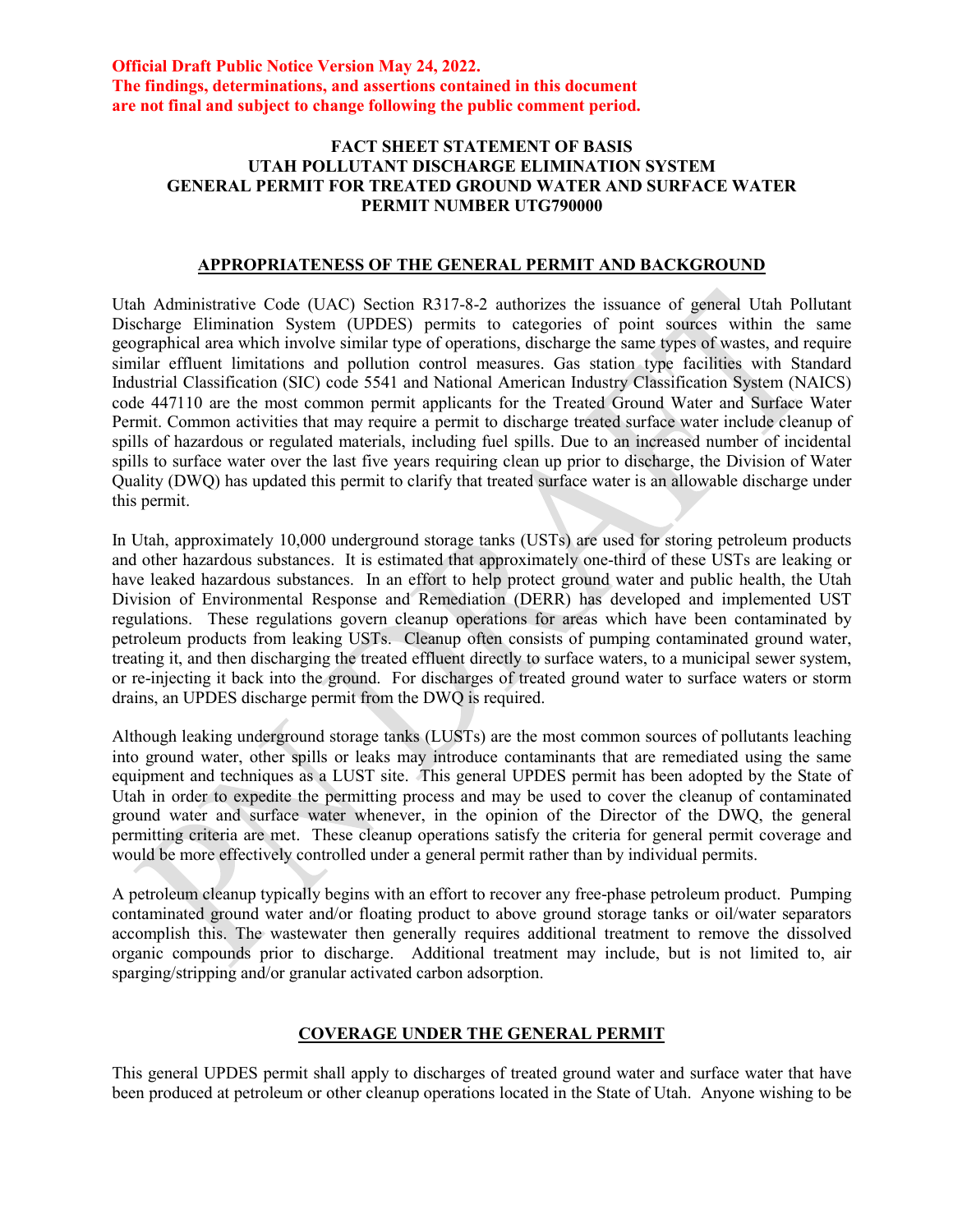considered eligible for coverage under the permit must submit a completed Notice of Intent (NOI) application form, which is located at the end of the general permit, and also available on the DWQ website<sup>[1](#page-1-0)</sup>. After receipt of a completed NOI the Director may deny coverage, request additional information, or authorize the discharge by signing the NOI.

Any owner or operator who feels that coverage under this general permit is not appropriate may request to be excluded from coverage by applying for an individual permit. The Director may approve or deny this request. In addition, the Director may require any person authorized by this general permit to apply for and obtain an individual permit. Lastly, no discharges to Category 1 or 2 (as defined by UAC R317-2-3) waters will be authorized under this permit.

# **DESCRIPTION OF DISCHARGE AND LOCATION(S)**

Petroleum products are mixtures of hydrocarbon compounds with a broad range of physical, chemical, and toxicological properties and chemical composition. Consequently, the concentration of pollutants in wastewaters generated from petroleum leaks is highly variable. See the "*EPA 1986 Technical Report, Interim Report – Fate and Transport of Substances Leaking from Underground Storage Tanks"* for more information on the constituents of petroleum products. Of the types of hydrocarbons found in petroleum products, the aromatics are generally known to be most toxic and, therefore, pose the greatest potential for impact on human health and the environment. Of the aromatics known to be present in gasoline and diesel fuels, the ones that are listed as hazardous substances and/or priority toxics include benzene, toluene, ethylbenzene, xylene (BTEX), and naphthalene. Their concentrations in contaminated ground and surface water will vary depending on the fuel composition and the volatility and solubility of the compound. They will be limited in the permit based on treatability and toxicity data. Lead (in the form of tetraethyl lead) and methyl-tertiary-butyl-ether (MTBE) which were common gasoline additives, must also be addressed and limited based on water quality criteria.

The authorization to discharge provided under this permit is limited to those outfalls specifically designated in the NOI as discharge locations. Discharges at any location not authorized under a UPDES permit are a violation of the Utah Water Quality Act (Act) and may be subject to penalties under the Act. Knowingly discharging from an unauthorized location or failing to report an unauthorized discharge may be subject to criminal penalties as provided under the Act*.*

# **BASIS FOR EFFLUENT LIMITATIONS**

Discharging facilities will be required to meet all effluent limitations based on applicable federal and state regulations. Applicable state requirements are found in UAC R317*.* In cases where multiple limits have been developed, those that are more stringent apply. In cases where no limits have been developed, Best Professional Judgment (BPJ) may be used where applicable.

A flow limitation of 1 million gallons per day (mgd) has been included in the permit. This limit has increased from the last version of this permit. The flow limitation is based on the U.S. Environmental Protection Agency's (EPA) definition of major and minor facilities under the National Pollutant Discharge Elimination System (NPDES) program. Facilities wishing to discharge over 1 mgd will require an individual permit.

 $\overline{a}$ 

<span id="page-1-0"></span><sup>&</sup>lt;sup>1</sup> Link: https://deq.utah.gov/water-quality/updes-permitting-program#general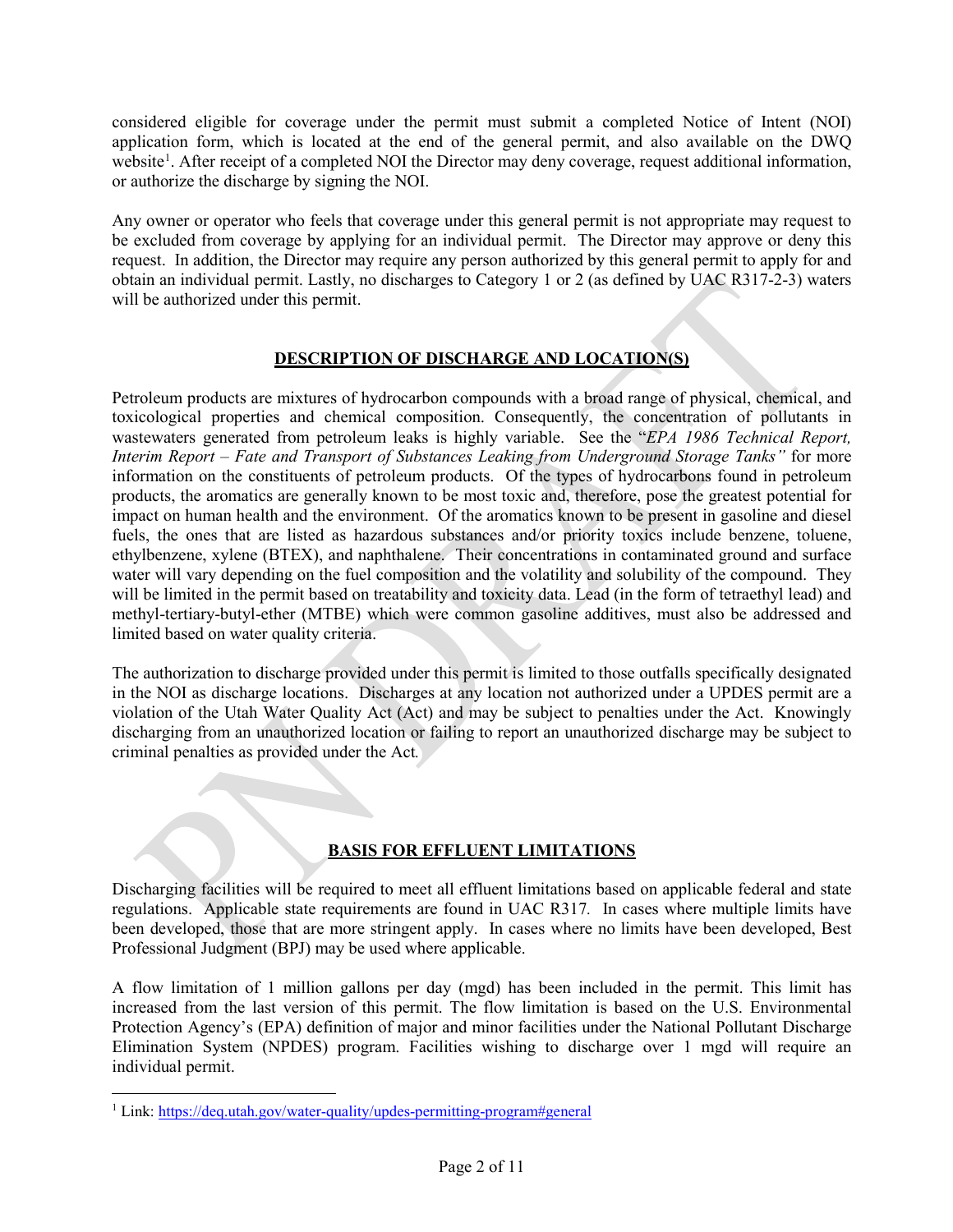The pH is limited by Utah secondary treatment standards, UAC R317-1-3.2D, to the range of 6.5 to 9.0 standard units.

The total suspended solids (TSS) effluent limitations of 25 milligrams per liter (mg/L) for an average monthly concentration and 35 mg/L for an average weekly concentration are based on the Utah secondary treatment standards contained in the Utah Wastewater Disposal Regulations, UAC R317-1-3.2B. The maximum daily TSS concentration allowed is 70 mg/L, which is based on BPJ and is the same as in the previous permit.

The total dissolved solids (TDS) maximum daily effluent limitation will be 1,200 mg/L based on standards included in UAC R317-2-13. In addition, if the discharge is to watersheds within the Colorado River Basin, the TDS discharge shall not exceed one ton of TDS per day based on the requirements of the Colorado River Basin Salinity Control Forum. It is the responsibility of the permittee to maintain annual TDS loading information and submit it to the Director.

The total lead maximum daily effluent limitation will be 0.015 mg/L for waters designated as Class 1C, and 0.10 mg/L for all other Category 3 waters based on state water quality criteria per UAC R317-2-13.

The oil and grease effluent limitation of 10 mg/L and no visible sheen or floating solids are based on BPJ.

### **Volatile Compounds**

Several of the individual constituents of petroleum fuels will also be included in the permit effluent limitations. Benzene, toluene, ethylbenzene, and naphthalene are included because they are the components of gasoline that have been identified as toxic pollutants in the Clean Water Act. Xylene is included because it is one of the contaminants of concern to be regulated under the Safe Drinking Water Act of 1986.

EPA has developed a model NPDES permit for discharges resulting from the cleanup of gasoline released from USTs. The model permit provides effluent limitations for surface water discharges from corrective actions at gasoline UST sites. The limits are based on the characterization of constituents commonly found in gasoline. The permit was developed to assist permitting authorities by recommending specific effluent limitations, standard conditions, and special conditions for inclusion in all NPDES permits for discharges from these sites.

Of the aromatics known to be present in gasoline and diesel fuels, the ones that are listed as hazardous substances and/or priority toxics include naphthalene. Naphthalene has been present in detectable concentration in the effluent of greater than 10% of historic projects. Naphthalene's effluent limitation is based on BPJ and is the same as in the previous permit.

Benzene, for which the EPA Office of Drinking Water has issued a health advisory, is a known human carcinogen. The EPA has set the Maximum Contaminant Level (MCL) for benzene in drinking water at 0.005 mg/L. In addition, EPA's model permit recommends an effluent limitation of 0.005 mg/L. The effluent limit for Benzene in this renewal permit is the same as in the previous permit.

The aggregate BTEX parameter's effluent limitation will be set equal to EPA's model permit at 0.1 mg/L and is the same as in the previous permit.

MTBE is included as a pollutant of concern with the effluent limitation based on BPJ and is the same as in the previous permit.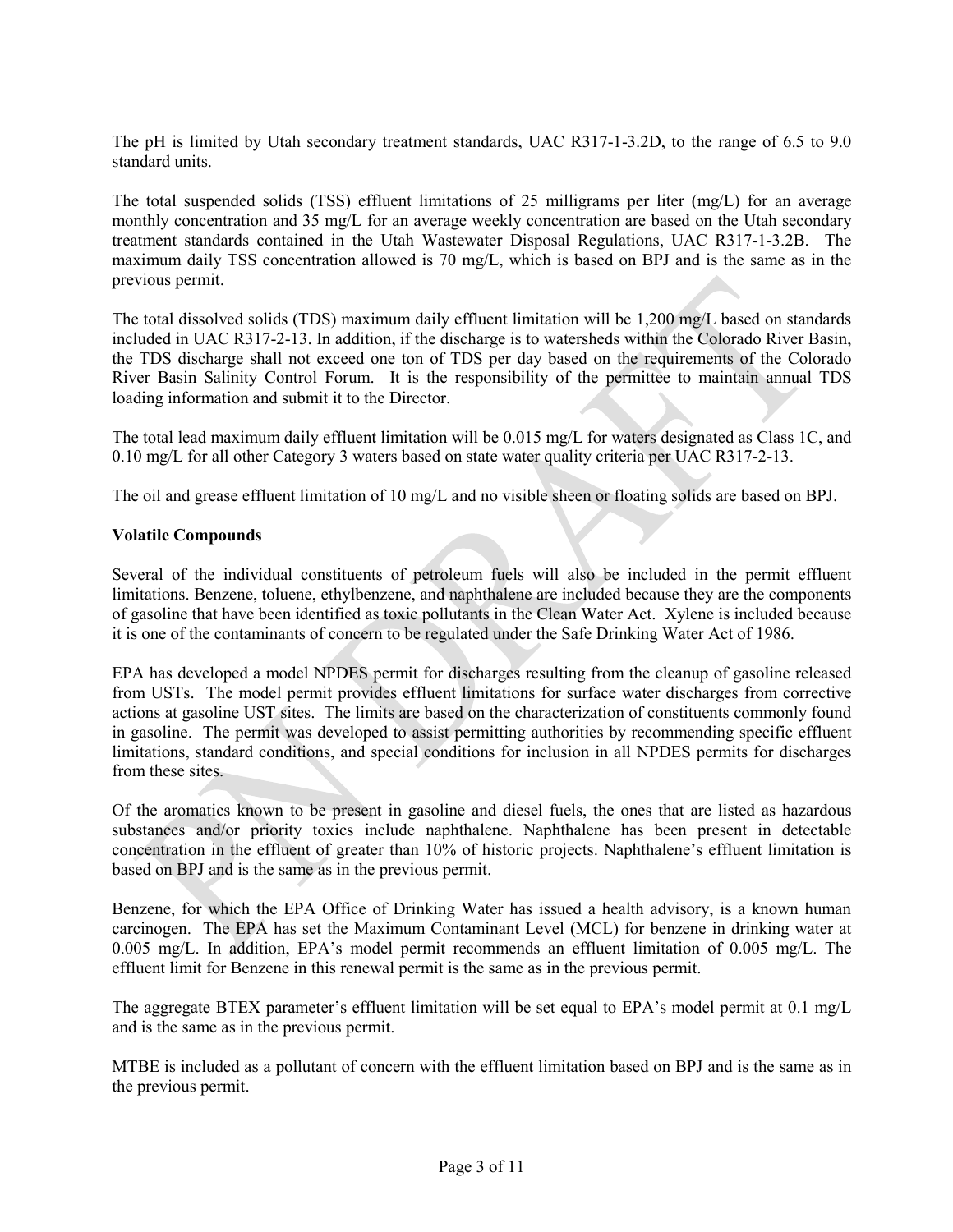### **Total Toxic Organics**

The aromatic chemicals are the primary sources of concern at cleanup sites. However, many of the toxic organics may be found in contaminated ground and surface water. They are often used as solvents or as oil additives to extend the useful life of oils. Although there are variations of toxicity among the toxic organic pollutants, a number are known carcinogens and many pose significant environmental hazards. Since there are potential adverse effects associated with these organics, they must also be addressed. The control of toxic organics will be achieved in this permit by setting an effluent limit for total toxic organics (TTO). TTO is defined as the sum of the concentrations of the specific toxic organic compounds (listed in Table B of the NOI) found in the wastewater discharge.

All permittees are required to do an initial screening for all of the priority toxics prior to NOI submittal (see Table B of the NOI for a full list of the TTOs). From then on, only those organics that were detected in concentrations equal to or greater than 0.25 times (or, 25%) the numeric criteria in R317-2-14, in the initial influent screening are required to be analyzed for during discharge.

The maximum daily effluent limitation for TTO is 2.0 mg/L and is the same as in the previous permit. This is similar to the EPA pretreatment standards for TTO in several industries in which toxic organics are a concern, such as the "Electroplating and Metal Finishing" and the "Electrical and Electronic Components" categories. Organics generally have a higher solubility in hydrocarbons than in water and are therefore present in highest concentrations in the oily waste stream of the wastewater. Since the treatment systems employed in these cleanup projects are designed to remove the waste oil, they should sufficiently reduce organic chemicals as well.

For receiving waters which do not have designated use Class 1C Drinking Water, Total Petroleum Hydrocarbon (TPH) analyses may be substituted for the TTO analyses upon approval from the Director. It is the permittee's responsibility to petition the Director. The Director may then approve, partially approve, or deny the request based on all available information. If approval is given, the modification will take place without a public notice.

### **Metals**

Additional monitoring shall be required for facilities where metals are detected in concentrations equal to or greater than 0.25 times (25% of) the numeric criteria in R317-2-14, as identified in Part IV of the NOI. Because the receiving waterbody will vary based on the permitted discharge authorized under this general permit, effluent limits are based on the most stringent numeric criteria included in R317-2-14 to ensure water quality is protected.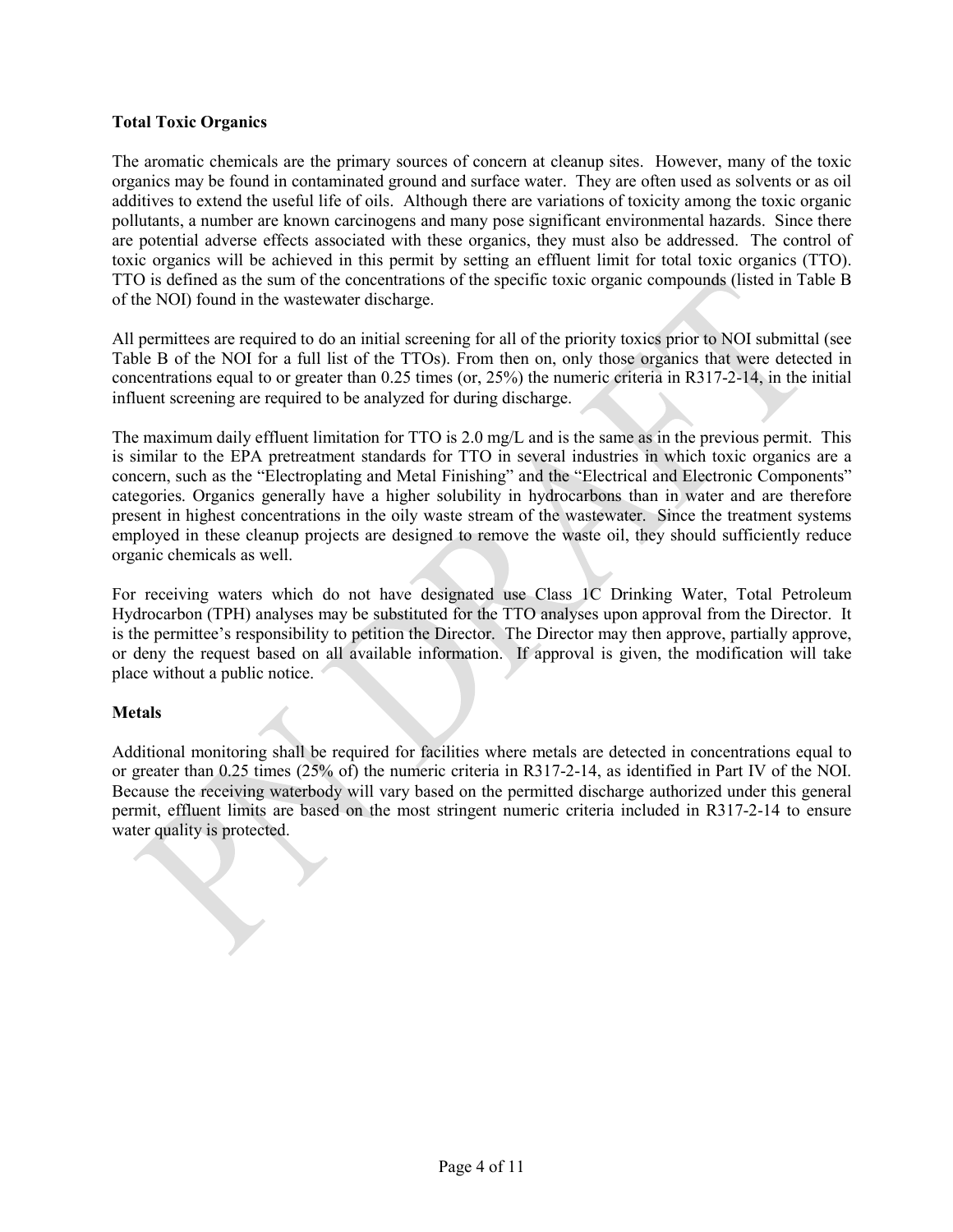### **EFFLUENT LIMITATIONS AND MONITORING REQUIREMENTS**

This general permit has effluent limitations and monitoring provisions for discharges to **Category 3 waters with designated use Class 1C Drinking Water** as well as for discharges to **all other Category 3 waters**. These designations were made to address the different water quality standards of the receiving waters and the requirements for antidegradation Review. Designated uses of waters of the State are listed in UAC R317-2-13. Effluent limitations and monitoring requirements are as follows: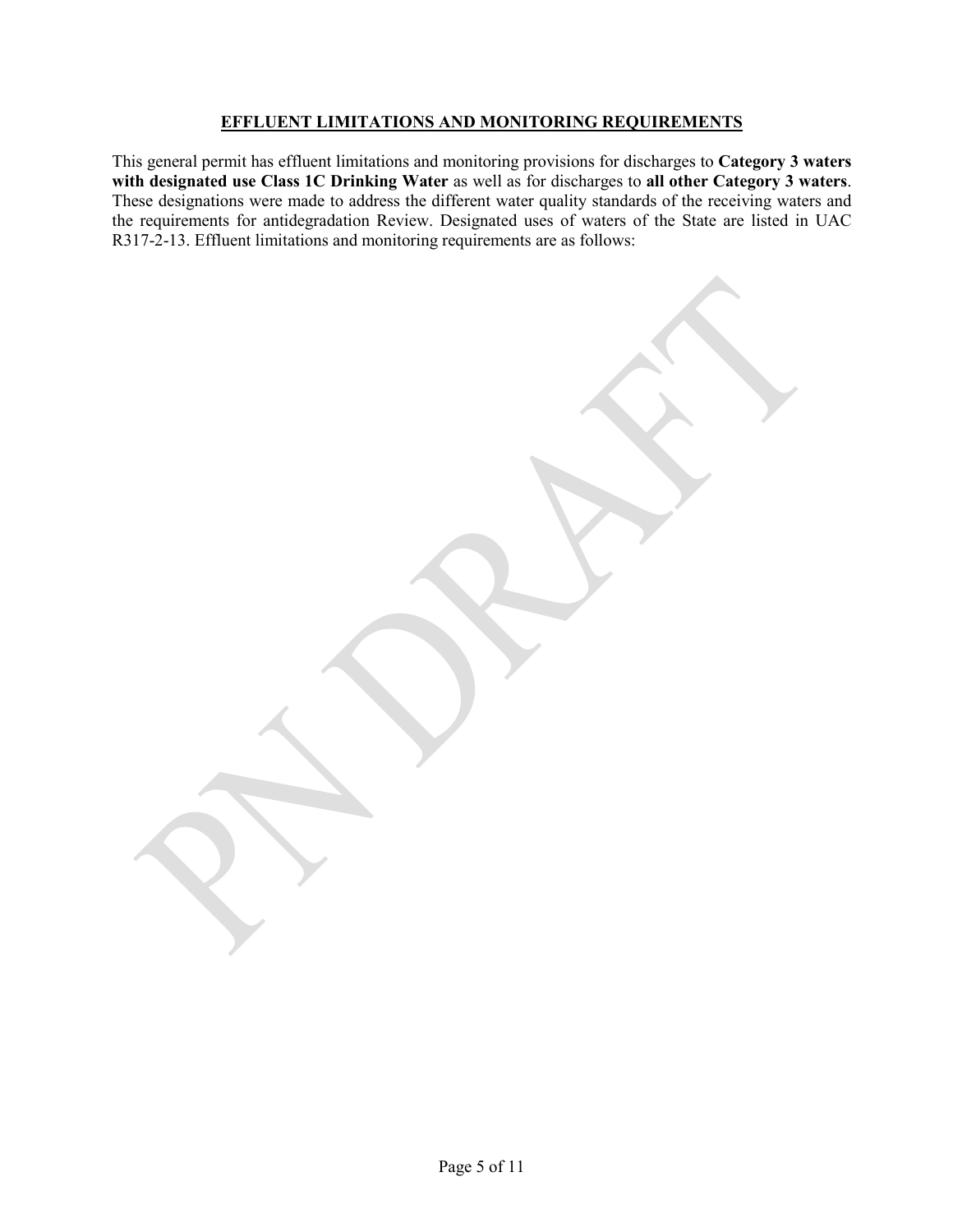| <b>Table 1. Effluent Limitations</b> |                                                             |                     |                      |  |  |  |
|--------------------------------------|-------------------------------------------------------------|---------------------|----------------------|--|--|--|
| Effluent Limitations <sup>a</sup>    |                                                             |                     |                      |  |  |  |
| Daily                                | Daily                                                       | Average             | Average              |  |  |  |
| Minimum                              | Maximum                                                     | Weekly <sup>d</sup> | Monthly <sup>d</sup> |  |  |  |
|                                      | 1 <sup>e</sup>                                              |                     |                      |  |  |  |
| 6.5                                  | 9.0                                                         |                     |                      |  |  |  |
|                                      | 70                                                          | 35                  | 25                   |  |  |  |
|                                      | $1,200$ f                                                   |                     |                      |  |  |  |
|                                      | $0.005$ g                                                   |                     |                      |  |  |  |
|                                      | 10                                                          |                     |                      |  |  |  |
|                                      | 0.005                                                       |                     |                      |  |  |  |
|                                      | 0.1                                                         |                     |                      |  |  |  |
|                                      | 0.2                                                         |                     |                      |  |  |  |
|                                      | 0.7                                                         |                     |                      |  |  |  |
|                                      | 2.0 <sup>j</sup>                                            |                     |                      |  |  |  |
|                                      | $\mathbf k$                                                 |                     |                      |  |  |  |
|                                      | 1.0                                                         |                     |                      |  |  |  |
|                                      |                                                             |                     |                      |  |  |  |
|                                      | 1.0                                                         |                     |                      |  |  |  |
|                                      | $\mathbf{r} \cdot \mathbf{r} = \mathbf{r} \cdot \mathbf{r}$ | $\sim$              |                      |  |  |  |

a. See Definitions, Part VII.A in the permit for definition of terms.

b. There shall be no visible sheen or floating solids or visible foam other than in trace amounts.

c. There shall be no discharge of sanitary wastes or process water other than the treated ground water.

d. Average Weekly and Average Monthly Effluent Limitations will not apply if discharge occurs only once during project coverage as a continuous discharge not lasting more than 48 hours.

e. The daily maximum represents the maximum flow allowed for all outfalls combined, per day.

- f. In addition to the TDS concentration limitation, facilities discharging into watersheds within the Colorado River Basin shall not discharge more than 1.0 ton per day of TDS as a sum from all discharge points. It is the responsibility of the permittee to maintain annual TDS loading information and submit it to the Director.
- g. The freshwater benchmarks values of some metals are dependent on water hardness. These effluent limits have been calculated using an assumption of 25mg/l CaCO3 hardness. No visible sheen or floating solids are permitted.
- h. BTEX shall be measured as the sum of benzene, ethylbenzene, toluene, and xylenes.

i. TTOs combined shall not exceed 2.0 mg/L. No individual toxic organic shall exceed numeric criteria as defined in R317-2-14, or if no numeric criteria exists in R317-2-14, the MCL as defined by EPA

- j. Those toxic organics that were detected in concentrations equal to or greater than 0.25 times (or, 25%) the numeric criteria in R317-2-14, or if no numeric criterial exists in R317-2-14, 0.25 times (or 25%) the drinking water MCL as defined by EPA, in the initial TTO influent screening will be required to be analyzed for during discharge. Toxic organics detected in concentrations equal to or greater than 0.25 times (or, 25%) the numeric criteria in R317-2-14 or the MCL shall have effluent discharge limitations in as defined in R317-2-14, or, if no numeric criteria exists in R317-2-14, the MCL as defined by EPA will be the limit. Individual toxic organics required to be monitored and analyzed on a monthly basis, will be specified in the DWQ section of the NOI upon permit issuance.
- k. **Not applicable for Class 1C waters.** TPH-GRO and TPH-DRO analyses may be substituted for the TTO analyses upon approval from DWQ. Maximum daily effluent limitations of 1.0 mg/L TPH-GRO and TPH-DRO will be substituted for the TTO effluent limitation. It is the permittee's responsibility to petition the Director. Ongoing treatment systems will be required to conduct at least one TTO analysis per permit cycle. The Director may then approve, partially approve, or deny the request based on all available information. If approval is given, the modification will take place without a public notice.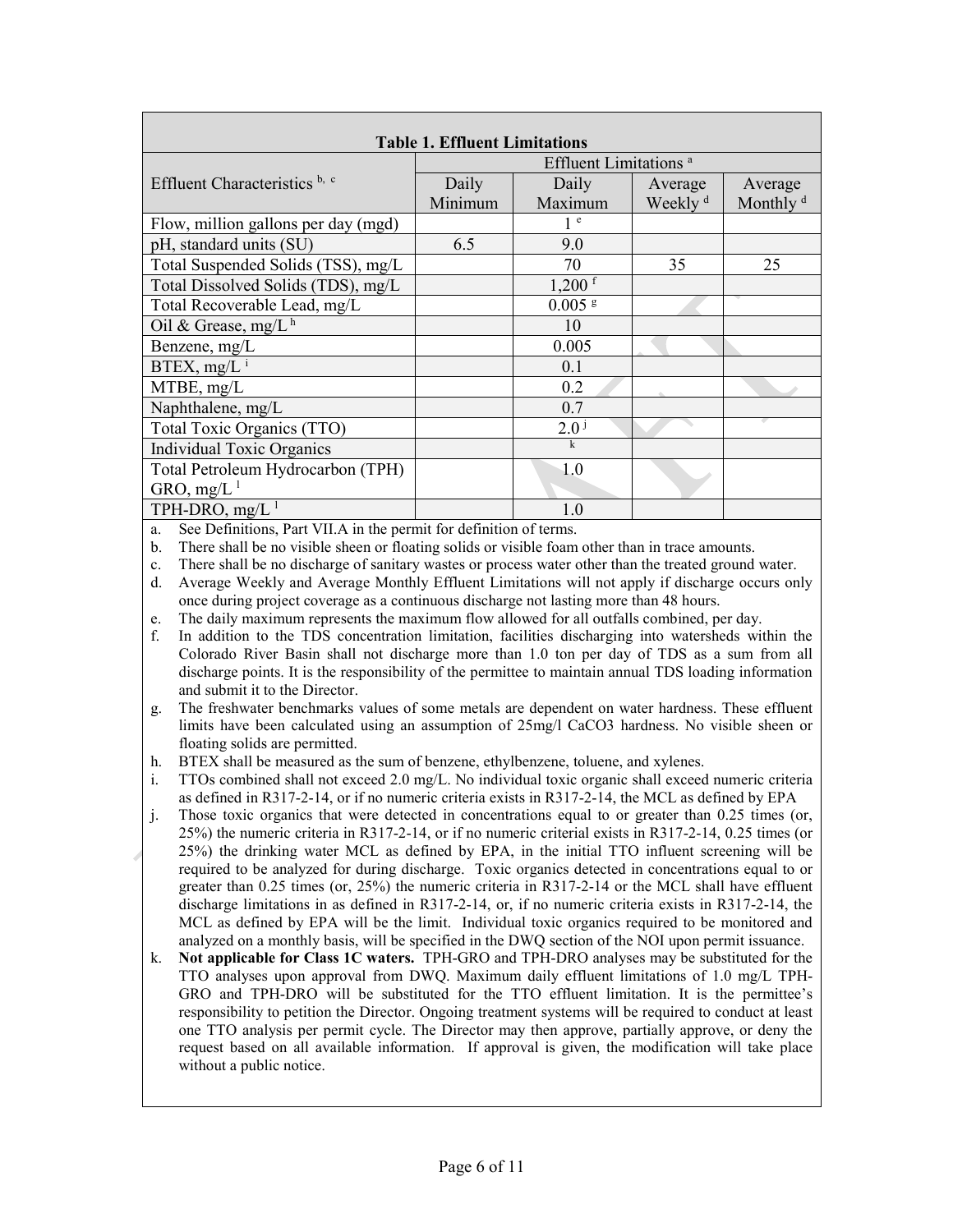| <b>Table 2. Influent Monitoring Requirements</b>                                 |                                      |             |  |  |  |
|----------------------------------------------------------------------------------|--------------------------------------|-------------|--|--|--|
| Influent Characteristics                                                         | Monitoring Requirements <sup>a</sup> |             |  |  |  |
|                                                                                  | <b>Measurement Frequency</b>         | Sample Type |  |  |  |
| <b>TTOs</b>                                                                      | Prior to submission of the NOI $b$   | Grab        |  |  |  |
| See Definitions, Part VII.A of the General Permit for definition of terms.<br>a. |                                      |             |  |  |  |
| A source sample analyzed for TTOs must be included in all NOIs.                  |                                      |             |  |  |  |

| <b>Table 3. Effluent Monitoring Requirements</b> |                                      |             |  |  |
|--------------------------------------------------|--------------------------------------|-------------|--|--|
| Effluent Characteristics b, c                    | Monitoring Requirements <sup>a</sup> |             |  |  |
|                                                  | <b>Measurement Frequency</b>         | Sample Type |  |  |
| Flow, mgd                                        | 2/month e                            | Measured    |  |  |
| pH, SU                                           | 2/month <sup>e</sup>                 | Measured    |  |  |
| TSS, mg/L                                        | Monthly                              | Grab        |  |  |
| TDS, mg/L                                        | Monthly                              | Grab        |  |  |
| Total Recoverable Lead, mg/L                     | Monthly                              | Grab        |  |  |
| Oil & Grease, $mg/L$                             | Monthly                              | Grab        |  |  |
| Benzene, mg/L                                    | 2/month <sup>e</sup>                 | Grab        |  |  |
| BTEX, mg/L $d$                                   | 2/month <sup>e</sup>                 | Grab        |  |  |
| MTBE, mg/L                                       | 2/month <sup>e</sup>                 | Grab        |  |  |
| Naphthalene, mg/L                                | Monthly                              | Grab        |  |  |
| <b>TTOs</b>                                      | Monthly                              | Grab        |  |  |
| Individual Toxic Organics                        | Monthly                              | Grab        |  |  |
| TPH-GRO, $mg/L$ <sup>f</sup>                     | Monthly                              | Grab        |  |  |
| TPH-DRO, mg/L f                                  | Monthly                              | Grab        |  |  |

a. See Definitions, Part VII.A of the General Permit for definition of terms.

b. There shall be no visible sheen or floating solids or visible foam other than in trace amounts.

c. There shall be no discharge of sanitary wastes or process water other than the treated ground water and/or treated surface water.

d. BTEX shall be measured as the sum of benzene, ethylbenzene, toluene, and xylenes

e. Measurement frequency of two times per month is required for non-batch discharges. Single event, or non-batch discharges, only need to be sampled once per month.

f. **Not applicable for Class 1C waters**. TPH-GRO and TPH-DRO analyses may be substituted for the TTO analyses upon approval form DWQ. Maximum daily effluent limitations of 1.0 mg/L TPH-GRO and TPH-DRO will be substituted for the TTO effluent limitation. It is the permittee's responsibility to petition the Director. Ongoing treatment systems will be required to conduct at least one TTO analysis per permit cycle. The Director may then approve, partially approve, or deny the request based on all available information. If approval is given, the modification will take place without a public notice.

Additional monitoring shall be required for facilities that discharge into watersheds on the Utah state 303(d) list of impaired waters<sup>2</sup>. These facilities shall be required to monitor for the pollutant(s) that contribute to the impairment for these waters monthly. Discharge limitations for pollutants are defined in R317-2-14. Pollutant(s) required to be monitored and sampled for on a monthly basis will be specified in the DWQ section of the NOI.

<span id="page-6-0"></span> $\overline{a}$ <sup>2</sup> The DWQ's most recent Integrated Report can be found on the DWQ website https://deq.utah.gov/division-waterquality, under "Integrated Report Program". EPA requires the DWQ to update and resubmit the Integrated Report every two years and as such, the latest report can be found at the link provided above.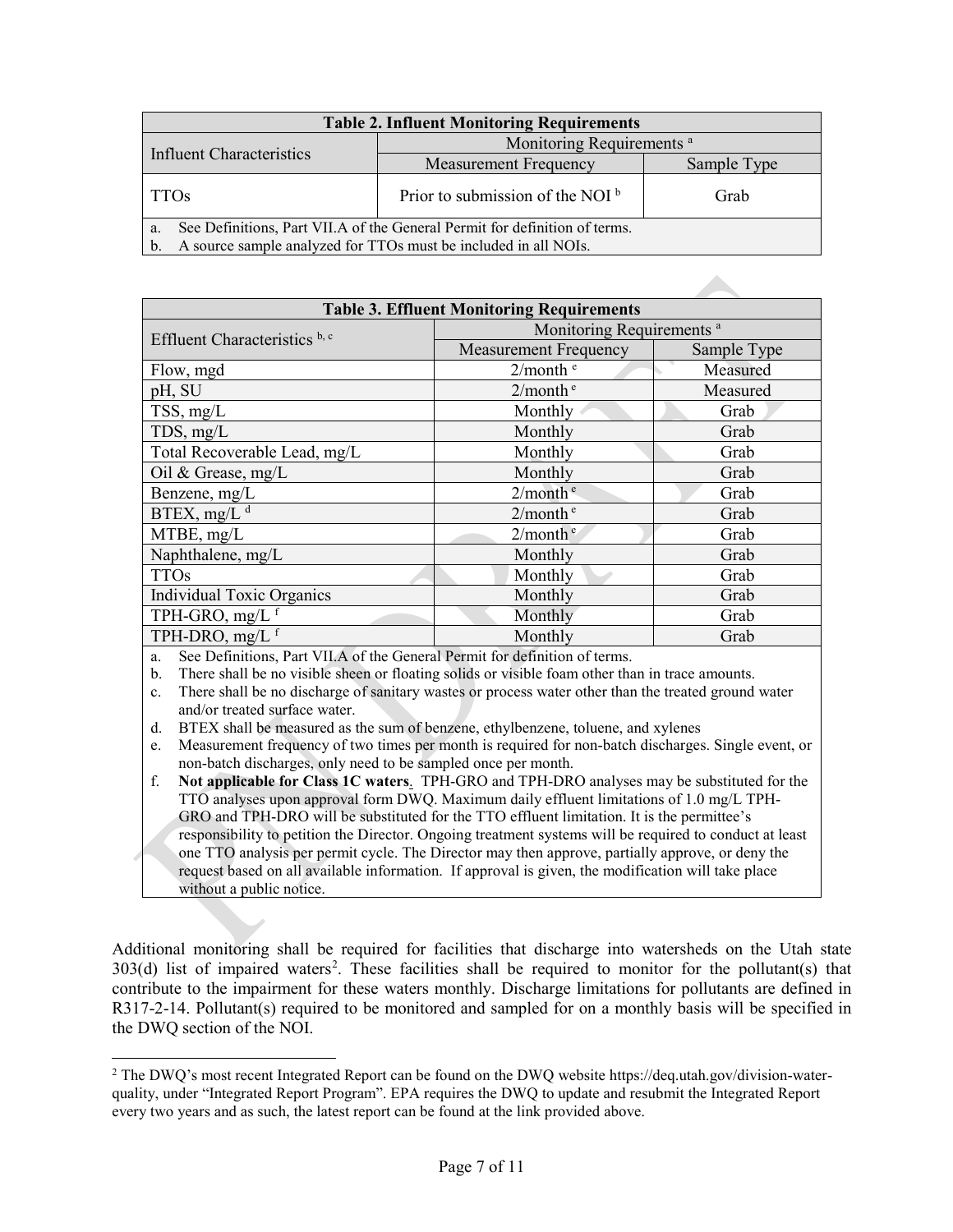Additional monitoring shall be required for facilities where metals are detected in concentrations equal to or greater than 0.25 times (or, 25%) the numeric criteria in R317-2-14 (and also shown in Table 4 below), as identified in Part IV the NOI. Such facilities shall be required to monitor and limit discharges for metals as specified below:

| <b>Table 4. Metal Effluent Limitations</b>                                                                                        |                                 |  |  |  |
|-----------------------------------------------------------------------------------------------------------------------------------|---------------------------------|--|--|--|
| Effluent Characteristics b, c                                                                                                     | Effluent Limitations $(mg/L)^a$ |  |  |  |
| Arsenic                                                                                                                           | $0.01 / 0.10$ <sup>d</sup>      |  |  |  |
| Barium                                                                                                                            | 1.0                             |  |  |  |
| Beryllium                                                                                                                         | 0.0004e                         |  |  |  |
| Total Recoverable Cadmium <sup>g</sup>                                                                                            | 0.026                           |  |  |  |
| Chromium                                                                                                                          | $0.05/0.10$ <sup>f</sup>        |  |  |  |
| Total Recoverable Copper <sup>g</sup>                                                                                             | 0.003                           |  |  |  |
| Mercury                                                                                                                           | 0.002                           |  |  |  |
| Selenium                                                                                                                          | 0.05                            |  |  |  |
| Total Recoverable Silver <sup>g</sup>                                                                                             | 0.05                            |  |  |  |
| Total Recoverable Zinc <sup>g</sup>                                                                                               | 0.04                            |  |  |  |
| $\cdots$ $\alpha$ $\cdots$ $\alpha$ $\cdots$<br>$\sim$ $\sim$ $\sim$ $\sim$ $\sim$ $\sim$ $\sim$ $\sim$<br>$\mathbf{1}$<br>$\sim$ |                                 |  |  |  |

a. See Definitions, Part VII.A of the General Permit for definition of terms.

b. There shall be no visible sheen or floating solids or visible foam other than in trace amounts.

c. There shall be no discharge of sanitary wastes or process water other than the treated ground water.

d. Daily effluent concentrations shall not exceed 0.01 mg/L in **Class 1C waters**. Daily effluent concentrations shall not exceed 0.10 mg/L in **all other Category 3 waters**.

e. This limit applies only to **Class 1C Waters.**

f. Daily effluent concentrations shall not exceed 0.05 mg/L in **Class 1C waters.** Daily effluent concentrations shall not exceed 0.10 mg/L in **all other waters.**

g. The freshwater benchmarks values of some metals are dependent on water hardness. These effluent limits have been calculated using an assumption of 25mg/l CaCO3 hardness.

Permittees shall ensure that they are following Clean Water Act (CWA) approved methods for required monitoring. The Division of Water Quality recommends using these methods for TTOs: EPA Method 624.1 for Volatile Organic Compounds, 625.1 for Semi-Volatile Organic Compounds, and Method 608 for pesticides and PCBs. The Division recommends Method 200.8 for Metals monitoring except Mercury. Method 245.7 should be used for Mercury analysis because this method is sensitive enough to detect at or below effluent limitations for Mercury. Methods should be sufficiently sensitive to detect parameters at or below current effluent limitations.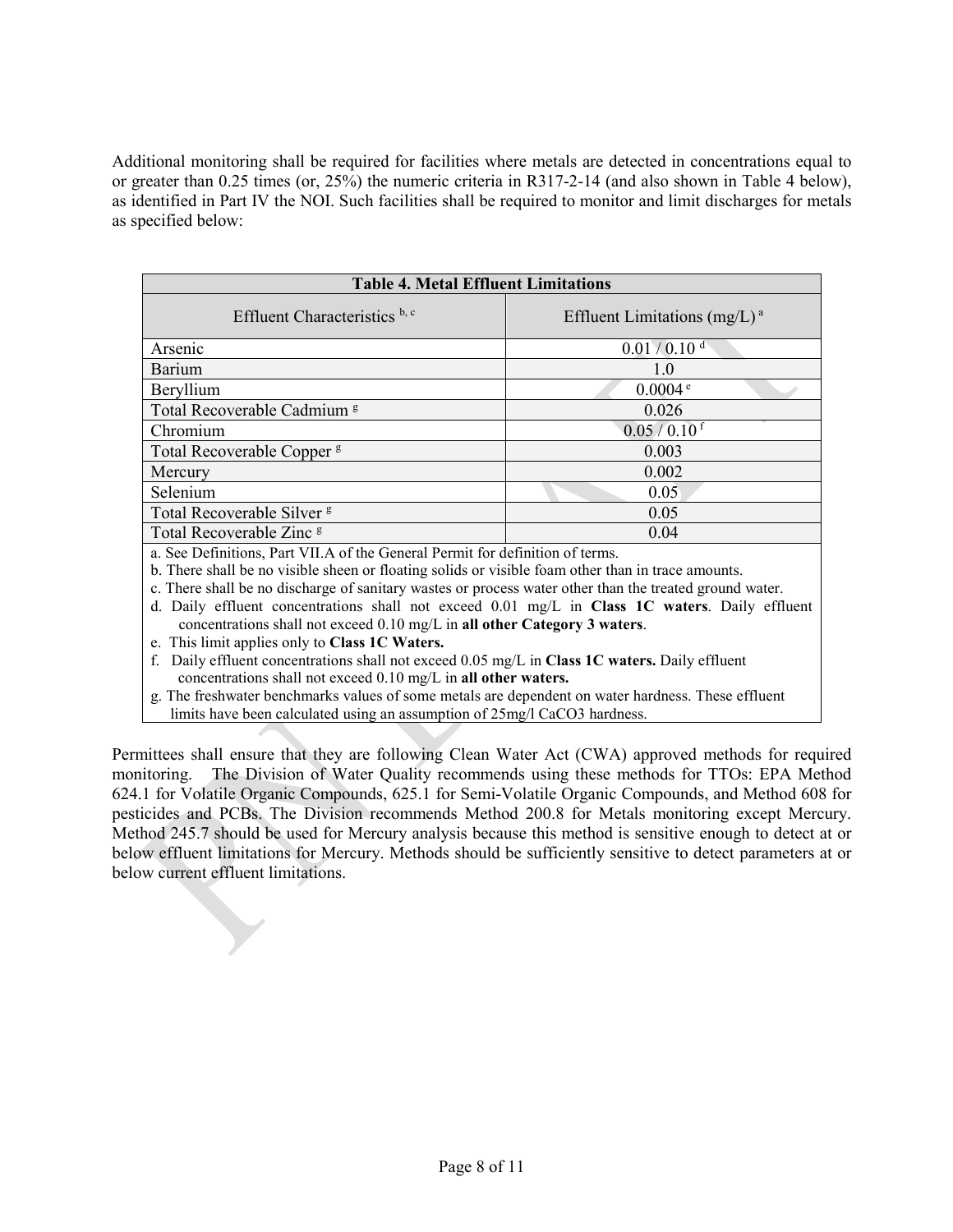#### **STORM WATER REQUIREMENTS**

Storm water permit requirements are not covered under this permit. Coverage under the UPDES General Permit for Storm Water Discharges from Construction Sites (CGP) (UTRC00000) or the UPDES General Permit for Construction Activity Connected with Single Lot Housing Projects (Common Plan Permit (CPP)) (UTRH00000) is required for projects which disturb greater than one acre or less than one area if part of a common plan of development. These sites must develop and implement a Storm Water Pollution Prevention Plan (SWPPP) utilizing Best Management Practices (BMP) for the control of storm water runoff. All sites disturbing 1 acre or greater or less than one area if part of a common plan of development are required to submit a Notice of Intent (NOI) with the State prior to any disturbance. The permit may be waived for small construction sites that disturb between 1 to 5 acres with a "R" factor of less than 5 (Erosivity Waiver). All point source discharges will be required to place velocity dissipation devices at discharge locations along the length of any outfall channel as necessary to insure non-erosive velocity flow from the structure to water course so that the natural physical and biological characteristics and functions are maintained and protected (e.g. no significant changes in the hydrological regime of the receiving water). A copy of the construction permits and application for Erosivity Waiver can be viewed and downloaded at the Division of Water Quality website at [https://deq.utah.gov/water-quality/general](https://deq.utah.gov/water-quality/general-construction-storm-water-updes-permits)[construction-storm-water-updes-permits.](https://deq.utah.gov/water-quality/general-construction-storm-water-updes-permits)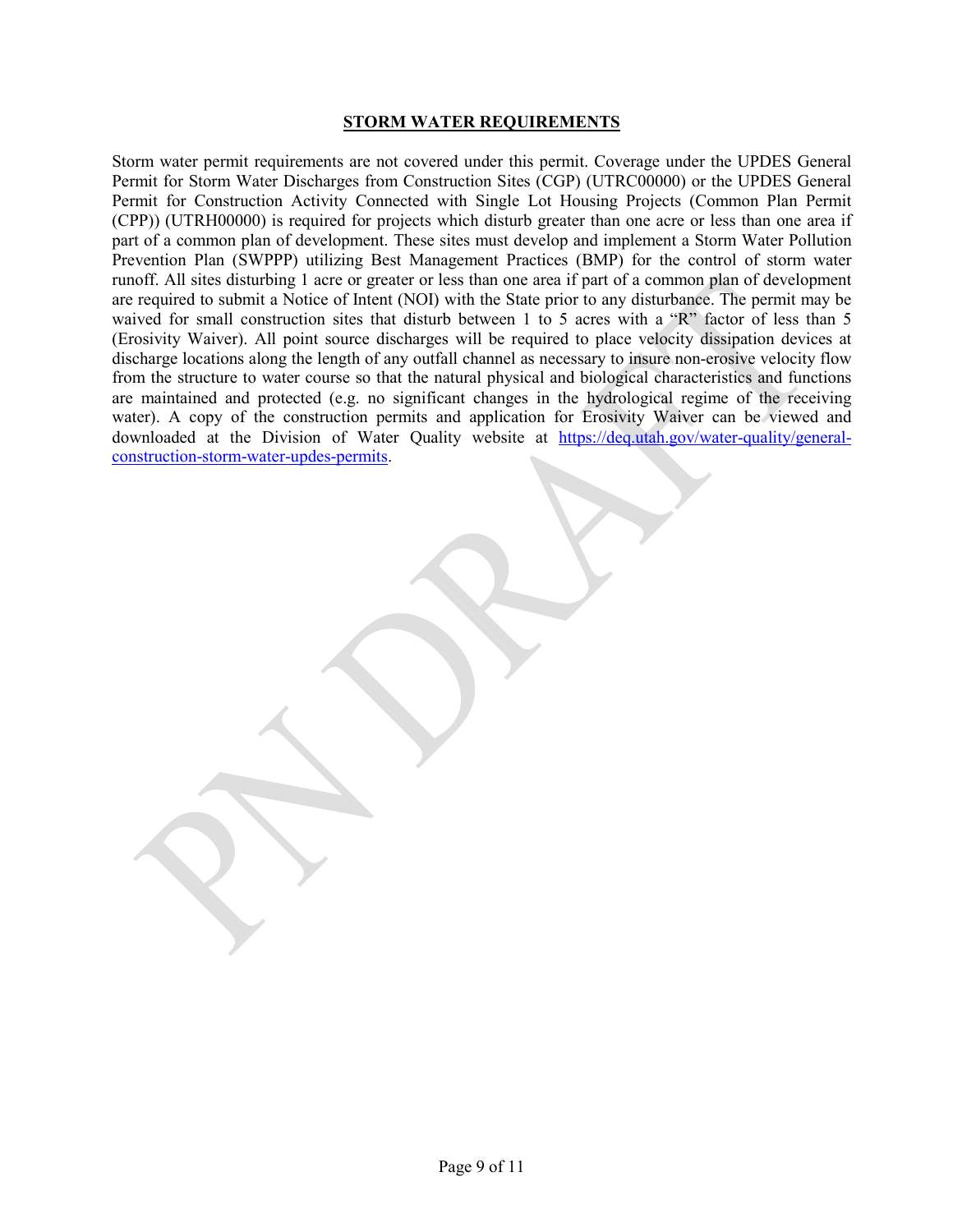#### **PRETREATMENT**

Permittees covered by this general permit do not discharge wastewater to a sanitary sewer system. If wastewater is discharged to a sanitary sewer system the permittee must also notify the DWQ Pretreatment Coordinator regarding the discharge. Also, any wastewater that a permittee of this general permit may discharge to the sanitary sewer, either as a direct discharge or as a hauled waste, is subject to federal, state, and local pretreatment regulations. Pursuant to section 307 of the Clean Water Act, the permittee shall comply with all applicable federal general pretreatment regulations promulgated, found in 40 CFR 403, the pretreatment requirements found in UAC R317-8-8, and any specific local discharge limitations developed by the publicly owned treatment works (POTW) accepting the waste.

In addition, in accordance with 40 CFR  $403.12(p)(1)$ , the permittee must notify the POTW, the EPA Regional Waste Management Director, the DWQ Director and the State hazardous waste authorities, in writing, if they discharge any substance into a POTW which if otherwise disposed would be considered a hazardous waste under 40 CFR 261. This notification must include the name of the hazardous waste, the EPA hazardous waste number, and the type of discharge (continuous or batch).

# **SIGNIFICANT CHANGES FROM PREVIOUS PERMIT**

The permit was revised to include treated surface water in addition to treated ground water. Treated surface water was added to permit discharges to surface water that has been contaminated by operations located in the State of Utah. Common activities that may require a permit to discharge treated surface water include cleanup of spills of hazardous or regulated materials, including fuel spills.

Language was added to clarify that because coverage under this permit is granted based on a temporary and limited nature of the discharge, coverage will not be granted for greater than 12 months. Permittees anticipating discharging for more than 12 months will require an individual UPDES permit.

The permit was revised to remove effluent limits based on the previously completed waste load analyses (WLA). WLA are based on the receiving waters beneficial uses, numeric water quality criteria and antidegradation policy category, and a standard flow rate. Because the receiving waterbody will vary based on the permitted discharge authorized under this general permit, effluent limits are based on the most stringent numeric criteria included in R317-2-14 to ensure water quality is protected. This resulted in lowering of the total lead and TDS limitations.

Flow limit was increased from 100 gallons per minute, to 1 mgd. The flow limitation is based on the EPA's definition of major and minor facilities under the National Pollutant Discharge Elimination System (NPDES) program. Facilities wishing to discharge over 1 mgd will require an individual UPDES permit.

The threshold for requiring monthly monitoring and analyzing of individual toxic organics was revised from 0.01 mg/L, to 0.25 times (or, 25%) the numeric criteria in R317-2-14. Because the effluent limits vary across toxic organics, a percent of that limit is a more appropriate threshold.

Language was added to clarify that parameters requiring twice monthly monitoring is for non-batch discharges only. Single event, or batch discharges, only need to be sampled once per month.

The effluent limitations and effluent monitoring requirement tables for discharges to category 3 waters with designated Class 1C, and all other category 3 waters were combined for ease of reference. Footnotes are included to explain differing effluent limitations and monitoring requirements for category 3 waters with and without Class 1C designations, as appropriate.